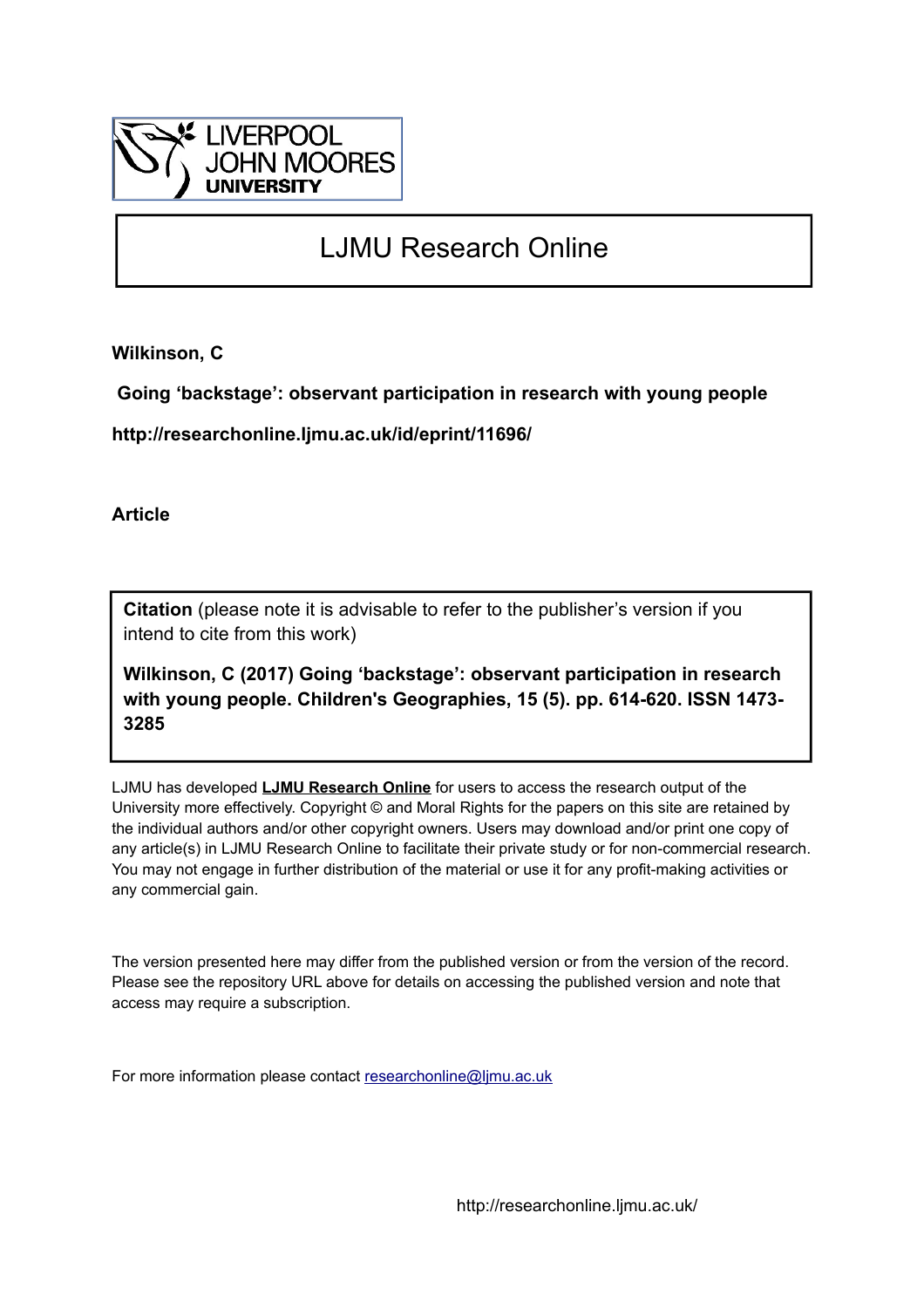#### **Going 'Backstage': Observant Participation in Research with Young People**

## **Catherine Wilkinson, Edge Hill University, Faculty of Health and Social Care**

### **Wilkinsc@edgehill.ac.uk**

**Keywords:** Observant Participation; Participant Observation; Ethnography; Young People; Community Radio; Fieldwork

## **Abstract**

This paper reflects on fieldwork undertaken at youth-led community radio station, KCC Live. It draws on Goffman to elucidate the differences between front and backstage spaces at KCC Live, and provides snapshots from research encounters to illustrate the importance of observant participation (over participant observation) in permitting access to these spaces. This paper celebrates the embeddedness of the researcher as a member of the community under study. In doing so, it argues that immersion in community research settings can enable insight into the functioning, relationships, rules and peculiarities of the place and people, all of which are fundamental to ethnographic research.

## **Introduction**

In 2007, Brian Moeran wrote a chapter, *From Participant Observation to Observant Participation*, positioning 'observant participation' as superior to 'participant observation' in organisational ethnography. For me this chapter was thought-provoking and (as I struggled to label my heavily immersed positioning in my doctoral research) I came to adopt this term. It is the shift from participant observation to observant participation that enables the fieldworker to move from frontstage to backstage, and thereby to gain knowledge that is available only to insiders (Moeran, 2007). In this paper, I draw on my Ph.D. research, a CASE studentship researching into/with young people at a community radio station. In this project I aimed to gain insight into the ways young people use community radio as a platform to find and realise their voices, build stocks of social capital, and create their own communities and senses of belonging. I was based at my CASE partner, community radio station KCC Live, for 18 months. I intended my methodology to include participant observation, interviews and focus groups with staff and volunteers. I had read that participant observation enables researchers to gain an understanding of the richness and complexity of the lived experience of a community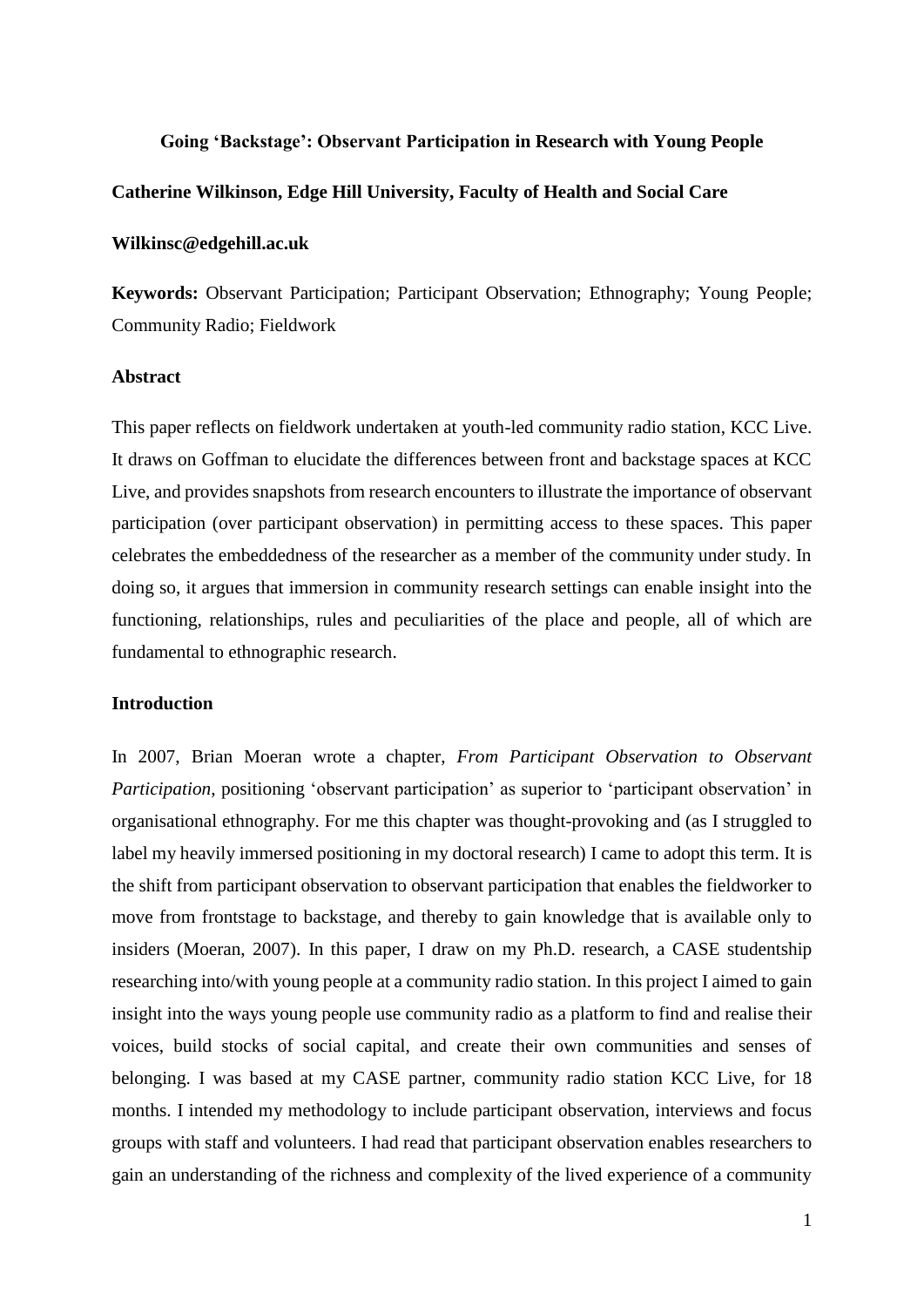under study (e.g. Herbert 2000). However, as I became embedded in the practices, politics and personalities of KCC Live, I found the term participant observation unsatisfactory, believing that it did not capture my very 'embeddedness'. I frame my discussion herein with Goffman's (1981) distinction between frontstage and backstage spaces, and tease out this debate using three snapshots from seemingly insignificant encounters from my research. I further Moeran's (2007) discussion of observant participation as a rite of passage in organisational ethnography, affecting the quality of information given and later analysed, to provide an example of a community setting, and research with young people. Beyond this, this paper contributes to debates in human geography (Gregson and Rose 2000) in arguing that spaces need to be thought of as performative, and presents observant participation as a methodological technique through which to explore this.

First, I provide an overview of KCC Live. Then I draw on Goffman (1959) to elucidate the differences between front and backstage spaces. From this, I discuss how I went about my observant participation at KCC Live. I introduce three snapshots from encounters in my research as examples of the importance of observant participation. Finally, I draw this paper to a conclusion, reflecting on the value of observant participation to understand the performance of people and place.

## **CASE Partner**

KCC Live is a youth-led community radio station in Knowsley, neighbouring Liverpool, UK. Founded in 2003, KCC Live was set up as a college enrichment and work experience radio station, based at Knowsley Community College. KCC Live acts as an important element of the college's retention strategy and intends to function as a bridge for young people Not in Education, Employment or Training (NEET) to enter/re-enter the labour market, though not all volunteers are NEET. The station typically has a 14-25 year-old volunteer base (KCC Live 2007). At the time of conducting this research all volunteers were aged over 16 and a number were aged over 25.

When first set up, KCC Live had three full-time staff positions, Programme Controller, Station Co-ordinator, and Community Liaison Co-ordinator. Due to staffing cost reductions in the college, this dipped from three to two and then one during the course of this research project. As a 'youth-led' radio station, unpaid volunteers from the college and the community assume the role of presenters, producers, newsreaders, copywriters, segue-technicians, jingle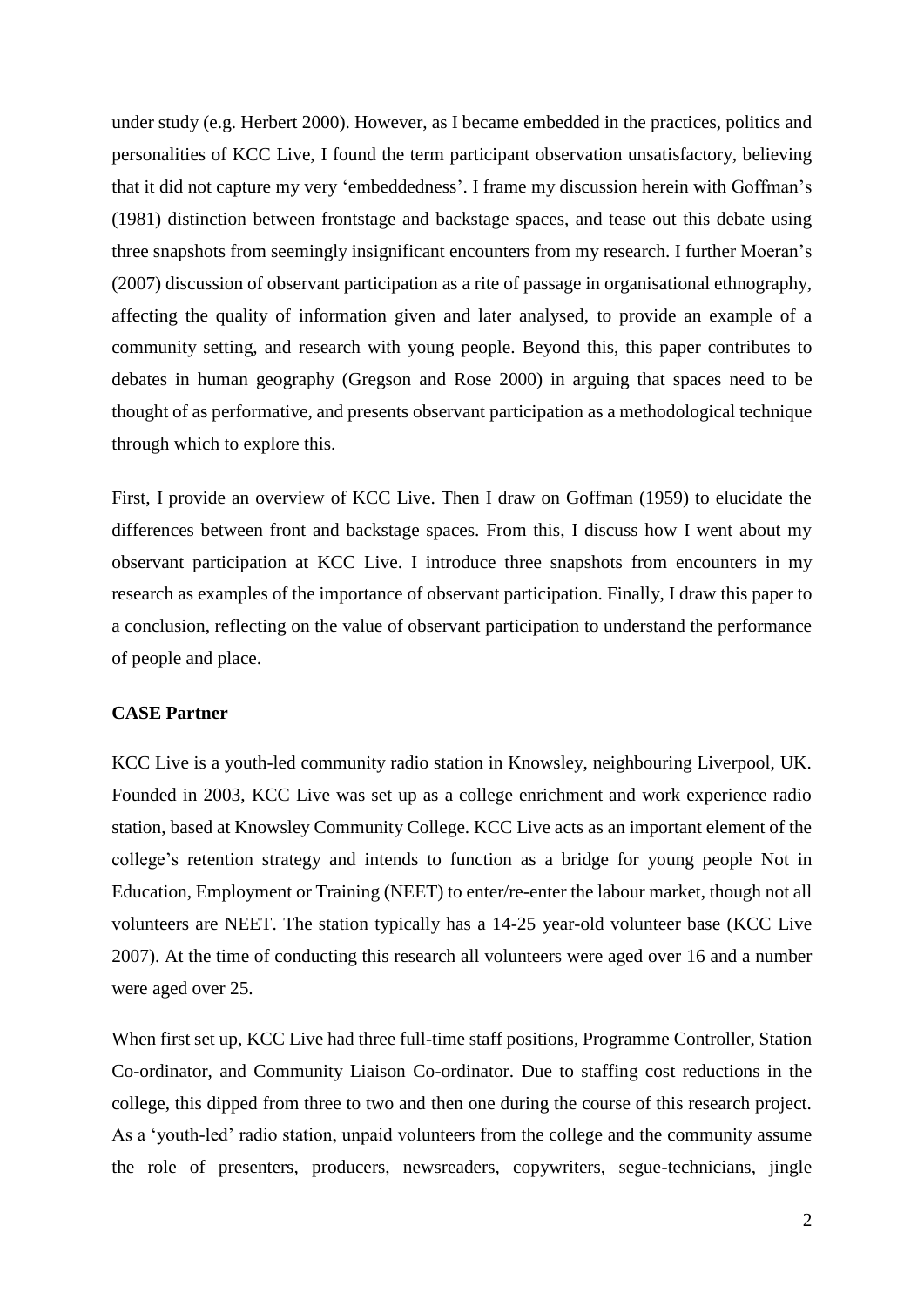producers, music programmers, web-editors, designers, and assistant managers. Since the station's conception, there have been around 50-200 volunteers at any one time. In 2009, Ofcom<sup>1</sup> awarded KCC Live a five-year licence to broadcast on 99.8FM; this licence was extended for five years in 2014. The move to FM increased the broadcast range of KCC Live beyond Knowsley Community College to the Borough of Knowsley. KCC Live now broadcasts 24 hours a day seven days a week, with a combination of live and pre-recorded shows on FM, online, and via smartphone application.

KCC Live has four key aims: encourage the positive self-image of young people; provide minority voice representation; actively engage with the citizenship agenda and ideas of responsibility; and engage young people in non-commercial radio, through the provision of niche music programming. The station's target audience is 10-24 year-olds in the centre of the borough (KCC Live 2007). KCC Live positions itself as an "exciting, non-elitist, highly-varied radio" (KCC Live 2007, 4), which values and explores young people's musical tastes, opinions and daily lives, in ways that are relevant to them. I joined KCC Live as a young person (22 years old when I joined the station), who was a habitual radio listener (predominantly commercial radio), and enjoyed listening to music including rap and R&B. I was interested to know what went on behind the scenes during the seemingly seamless radio presentations that I was familiar with.

# **Frontstage versus Backstage**

Goffman discusses performance in relation to the competence and incompetence of radio presenters' on air delivery. Goffman (1959, 109, 114) uses the term "front region" to describe the place in which a performance is delivered, and "back region" or "backstage" to describe where the performer drops his/her front and offers a more 'authentic' act. Backstage is typically inaccessible to audience members. In radio, backstage is defined by all places out of range of 'live' microphones (Goffman, 1959). Frontstage, radio presenters are careful to "put their best foot forward"; their on-air performances are wary and self-conscious (Goffman 1981, 198). Radio presenters work to produce speech that is fluent and spontaneous; faults reflect speech production problems, and speech production is not homogenous (Goffman 1981). Radio presenters are focussed on the seamless delivery of scripts and are intended to be a "perfect speech machine" (Goffman, 1981, 223). Although ordinary talk is full of technical faults that

1

 $<sup>1</sup>$  The communications regulator in the UK.</sup>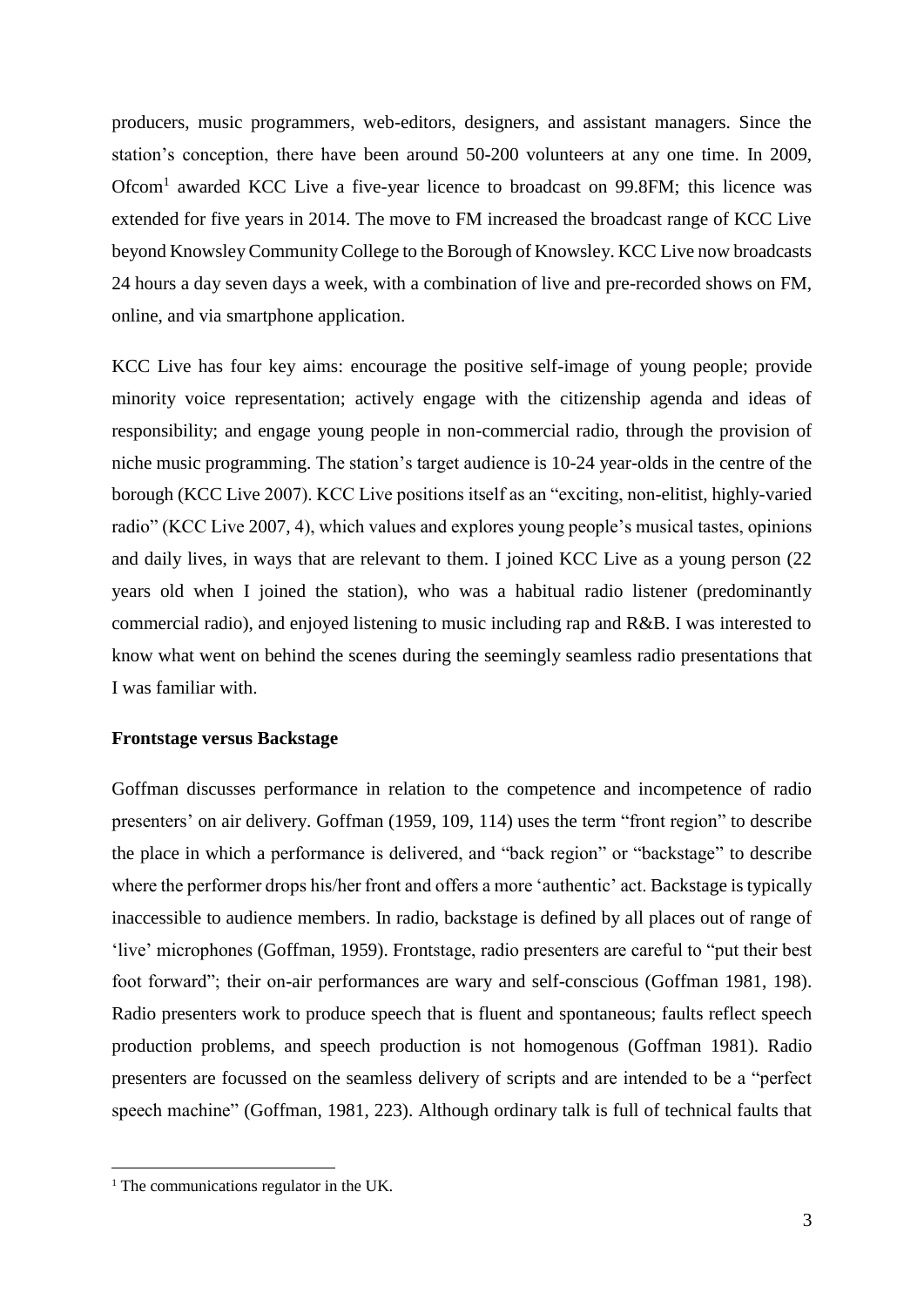go unnoticed, broadcasters are schooled to realise cultural stereotypes about speech production; namely that it should be "without influencies, slips, boners, and gaffes, i.e. unfaultable" (Goffman 1981, 240). Goffman (1981) maintains that when performance obligations are satisfied, the presenter is projecting an image of him/herself as a competent professional.

A small body of work has begun to draw on Goffman (1967) in relation to radio, although notably commercial radio. Stiernstedt (2014) recognises that much talk by presenters centres on the imaginary transition between frontstage and backstage, and is a medley of presenters as their true selves, and their media personalities. Stiernstedt (2014) draws on Goffman (1967) to argue that the communication between presenters and DJs is organised and structured and playfully threatens to unveil the truth behind the performed persona. Rampton (2009) discusses notions of performance in relation to radio-microphone recordings of spontaneous interaction amongst adolescents. Rampton (2009) recognises instances of Goffman's (1967) idea of 'interaction ritual', when an individual offers a positive self-image of him/herself to others, the individual desires to maintain that image. Contradiction in how an individual projects him/herself in society risks embarrassment. Individuals therefore remain guarded, to ensure that they do not expose themselves unfavourably (Goffman 1967). This paper supports Moeran's (2007) argument that the move from frontstage to backstage is an important one in fieldwork, using the example of a community-based ethnography.

## **Observant Participation at KCC Live**

1

I joined KCC Live in March 2012, and attended the station one day per week for two months. This scoping period was important as a process of acculturation (see Leyshon 2002), enabling me to establish rapport with staff and volunteers, and familiarise myself with the station's protocols and values. After this period, I attended the station on average four days per week, between the hours of 8am and 8pm. Throughout this time, I divided - with some difficulty - my presence between the studio, green room<sup>2</sup> and staff office. However, my observations were not restricted to the station. I also participated in fundraising activities, such as supermarket bag packing events and a twelve-hour bowling event, training sessions, charity events and community media events. I accepted invitations to attend Liverpool International Music Festival with a volunteer, and Parklife Festival in Manchester with the Station Manager.

 $2 \text{ A room in a theater or studio in which performs can relax when they are not performing.}$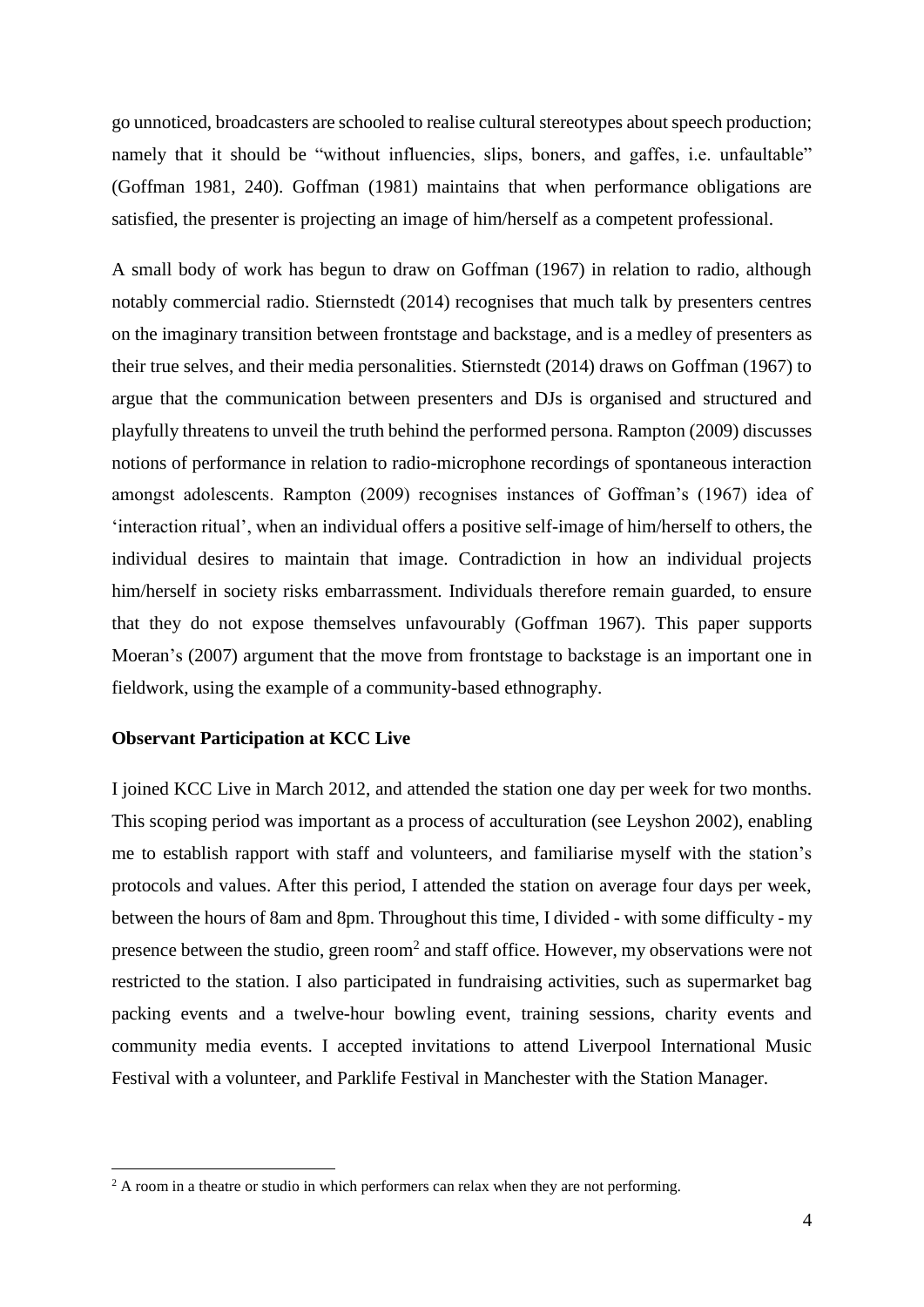I undertook (what I came to understand to be, having read Moeran's 2007 chapter) observant participation at KCC Live for 18 months, and overtly observed the multi-layered everyday lifeworlds (see Habermas 1987) of volunteers and staff. My decision to use the term 'observant participation' over 'participant observation' is due to how much weight I gave to each role, that is 'participant' and 'observer'. Monti (1992) notes that, in any fieldwork, there is a battle between these roles, and though there is no written rule, the role of observer should take precedence. Whilst I observed, I intentionally positioned myself as much more of a participant. To ensure my participation was equal to that of other volunteers, I completed broadcast training, internally at KCC Live and externally with the National Broadcasting School at Liverpool-based commercial station Radio City. In Dunbar-Hester's (2008, 212) study of 'Geek Group', a group of individuals who build radio hardware, the researcher notes that it was a "hindrance" that she was "not more versed in the skills of the group", believing that if she possessed such skills she could have contributed to projects more fully. By ensuring technical ability, I was making possible my active participation at KCC Live; this quickly led to me copresenting a weekly show, and eventually presenting my own four-hour weekly show. This was beneficial in gaining 'insider knowledge' and learning the 'tricks of the trade'. I thus join Moeran (2007) in positioning observant participation as marking an important rite of passage in fieldwork, affecting the richness of data I was able to gather<sup>3</sup>.

I recorded thoughts, feelings and casual interactions through written anecdotes in a research diary (Dewalt and Dewalt 2002). At the beginning of my fieldwork, I went about my daily routine in anticipation of major events arising. On certain days or weeks, nothing 'big' seemed to occur. I realised that what I was participating in/observing was naturally occurring and that the ordinariness (Seigworth 2000) and banal, everyday geographies (Horton and Kraftl 2005), was precisely what I should be documenting through ethnographic accounts. I paid close attention to the taken-for-granted everyday practices of young people at KCC Live, reflecting upon "things that are actually *done* with, and in relation to, popular cultural *stuff*" (Horton, 2014, 733, emphasis in original). My diary contained subjective accounts that I reflected upon periodically. Just like Constable (2013, 117) I had "favourite nuggets" of data, considering these "gift-materials" entrusted to me by participants. I provide three snapshots from my fieldwork to reveal how my observant participant stance was important for data gathering.

1

<sup>&</sup>lt;sup>3</sup> Moeran (2007) points out that the ability to move backstage is dependent partly on the personality of the researcher (see Wilkinson 2016 for a reflection on my personality in this research setting).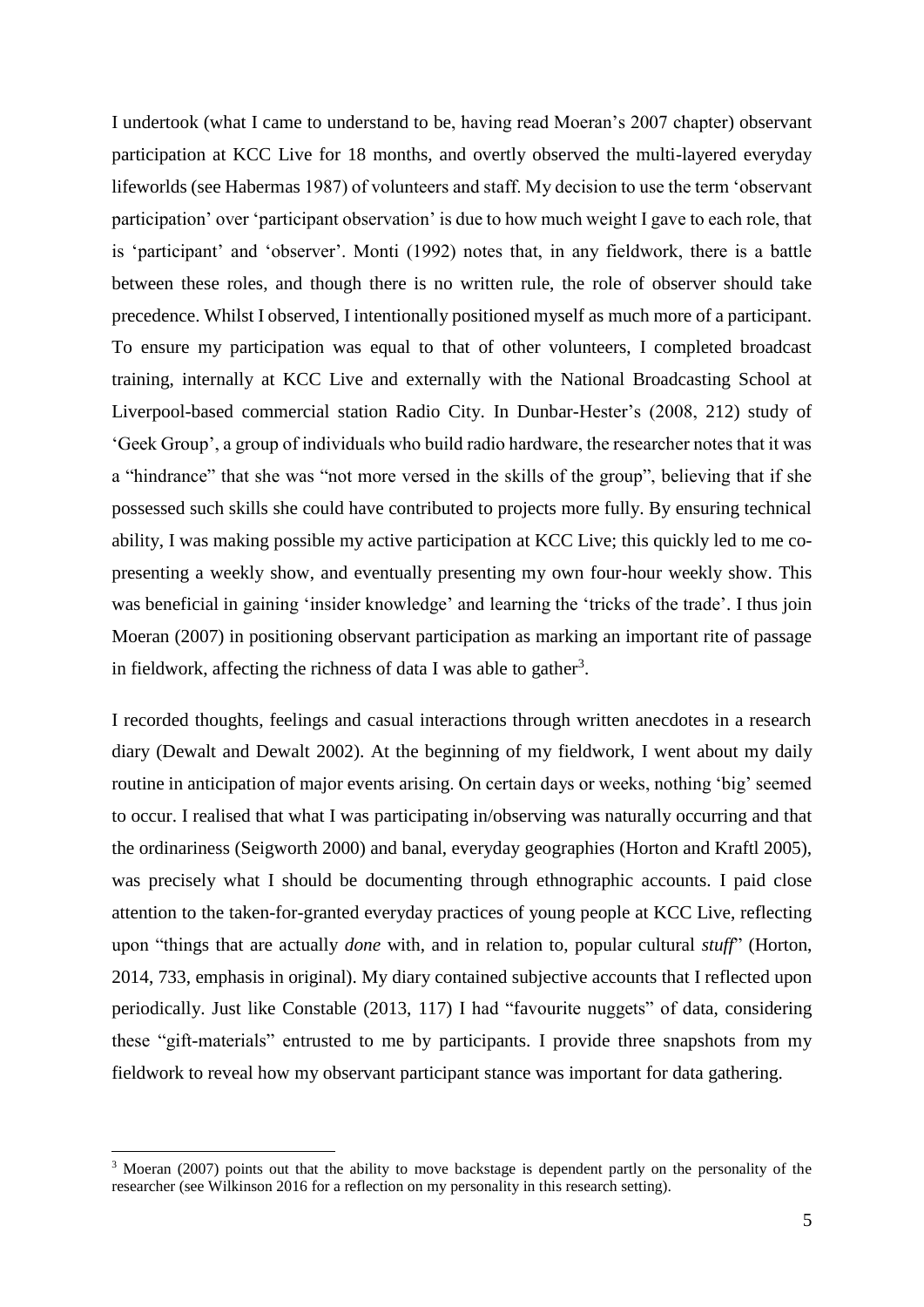## *Snapshot 1: Chris' girlfriend*

1

Chris<sup>4</sup>, a KCC Live volunteer, formulated a tale on air of how he was longing to get back into a relationship with his ex-girlfriend. This story unfolded over several months as Chris told the listeners that while he had been romantically reacquainted with his girlfriend, he now desired to end this relationship because he had fallen in love with another girl. In telling how a digital story can be understood as a space in which, through finding and creating useful objects, the storyteller endangers their association with the world, Brushwood Rose (2009, 17) argues that the researcher must never ask "is this the truth, or did you make it up?" However, my role as observant participant enabled me to determine that this story was fabricated, without having to ask. Instead, my conversations with Chris centred on 'why' he had invented this tale:

To begin with it was just like a, erm, a filler, something to take up space on air. But then, like, I really got into it. I could visualise the characters, I kinda like knew what these girls looked like. I had names for them and stuff. In the end I carried on because I knew, like, the audience would find it funny…It was weird how much I got into it, I got into character too, I pretended to be upset because of things that this fake girlfriend had done, and I knew that, like, listeners could relate to that and empathise

(Chris, 18, interview)

Whilst other research positions lies and fantasies appearing in research accounts as being of no value (e.g. Veale 2005), in line with Von Benzon (2015, 336), I did not perceive such stories as "fraudulent research contributions", I considered them rich data. One reading of this is that Chris is seeking self-hood, in a bid to negotiate his positioning in the world. Here, a point made by Alrutz (2015), in relation to drama, rings true; in exploring and essentially 'trying on' possible selves, young people can relive and rewrite their experiences. An alternative reading is that Chris is attempting to negotiate the way he is perceived by the listening community. This can be understood as "impression management", whereby an individual works to stage a character to be received in a particular way, by a particular group of people (Goffman 1959, 203). In this scenario, my role as an observant participant enabled me to "separate fact from fiction and gossip from information, whilst strategically using both to gain further data" (Moeran 2007, 148). Had I not been so embedded in the research setting, I may have taken Chris' story at face value, and missed a wealth of data which became integral to my doctoral

<sup>&</sup>lt;sup>4</sup> I allowed young people to choose their own pseudonyms. Many chose pseudonyms after pop stars, DJs, and presenters.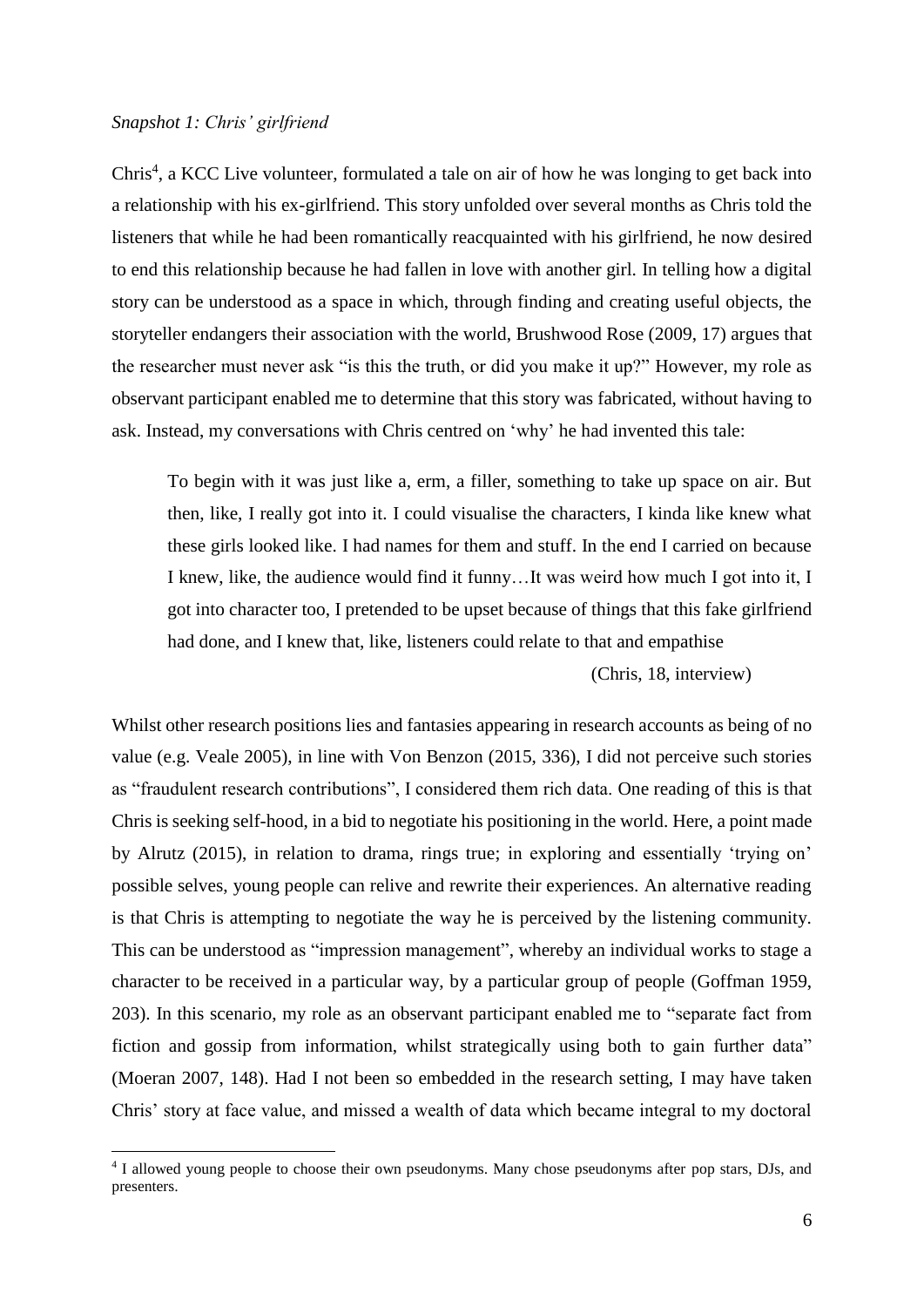research in relation to pretend play (play that includes the use of fantasy and make-believe, Russ, 2004). Thus, through observant participation, the validity of the data I gathered increased, as I was able to avoid questions such as: is this participant telling me what he really does in a particular situation, or what he should be doing? (see Moeran 2007), instead concentrating on questions of 'why?'.

### *Snapshot 2: Fake interactions*

When presenters ask listeners to 'get in touch' during their shows, they post this request on Facebook and Twitter. However, presenters seldom receive response from the listening audience, due to lack of audience interaction with KCC Live. Aware of this, some presenters prepare fake interactions in advance of their shows, whilst others "ad-lib" (Andy, 24, interview). The young people spoke of how there was a skill to creating fake interactions, suggesting that certain names like "Jemima or Hugo" were not 'fitting', and so they "use more common names", like "Jake, Dan, and Emma" (Chris, 17, focus group). Andy (24, interview) confided in me that he has "a standard few stock characters" which he brings into on air discussions, and he creates activities for these characters, such as painting, shopping, and partying. This was with the intention of making it appear that Andy had 'regular' listeners. For volunteer Modest Mouse (28, interview), the key to successful fake interactions was "the delivery, you've got to say it convincingly".

From the above, I teased out two themes: script writing (selection of names for characters and the activities they were are scripted to do), and performance (delivery). I determined that these fake interactions are "stage props" in the frontstage (Goffman, 1959:32), utilised by the presenters as part of their performances. Had I been listening to KCC Live at home, or sat in the neighbouring green room observing, I would not have gained insight into these backstage conventions and behaviours. As Moeran (2007, 148) states: "your informants realise that you have learned the rules and know the difference between front and backstage games and, as a result, they stop pretending when in your presence, and allow themselves to be seen as they are". That is, through observant participation the young people 'let me in', I learnt the rules regarding fake interactions, and even incorporated them into my show when I presented on air.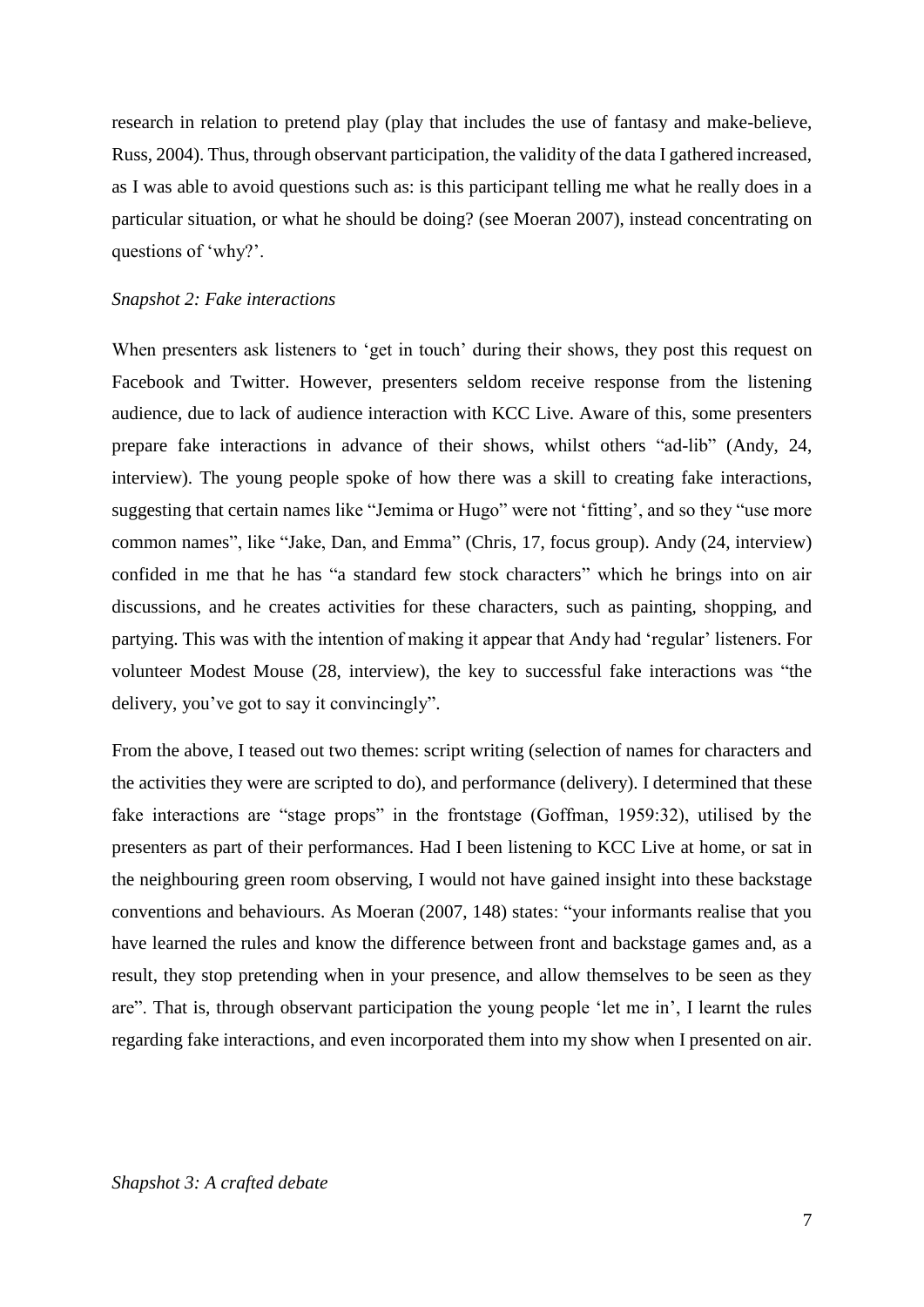I was involved in a KCC Live talk show. Andy chose news stories for other volunteers and I to discuss. One story was that researchers had found a new way to 'stamp out smoking'. Whilst the microphones were down, Madonna and Robbie spoke about which side of the argument each of us would take. Robbie said: "can you pretend you're really in support of it, and I'll say I'm really against it". Madonna said: "okay, okay, anything for a bit of a heated debate!" (Author's field diary, 24/04/14). The debate that ensued did get very heated, so much so that Chrissie, the Station Manager, asked someone else to take over the microphone. Robbie revealed to Chrissie that it was not a genuine argument; rather, they were performing. This can be seen as a "cartooning sequence" (Coupland, 2001:367), whereby voices and stances should not be taken at face value. Madonna (18, interview) told me that they performed this sequence to "make it more interesting for the audience", whilst Robbie (26, interview) confided that often their on-air debates were shaped by such planned disagreements.

Madonna and Robbie's conversation maps nicely onto Goffman's (1959:28) argument that an individual puts on his/her show "for the benefit of other people", thus Madonna and Robbie conduct themselves in a certain way to evoke a desired response from the audience. Further, it has parallels with Stiernstedt's (2014:297) point that presenters are performing, and that these performances are "scripted, edited, and to a certain extent "fake"". My research therefore revealed that not only is KCC Live a crucial space for the construction of young people's presentations of self, but owing to radio's imaginative force, it is also an important space of performance, creative storytelling and (re)presentation.

The shift from participant observation to observant participation is concerned with the ability to see beyond the social front that participants present to strangers in their everyday lives (Moeran 2007); that is, to know that there is a difference between their frontstage and backstage behaviour (Goffman 1959). Had I been merely observing as opposed to participating, I could have interpreted this as a genuine debate. However, due to my observant participation, I had ready access to both the front and backstage (Moeran, 2007). Not only did I learn that Madonna and Robbie were acting, but I also became a part of the act.

## **Concluding comments**

This short paper has highlighted that, although useful, participant observation by its very nature signals a removed 'observer' role in community-based fieldwork. By contrast, *observant*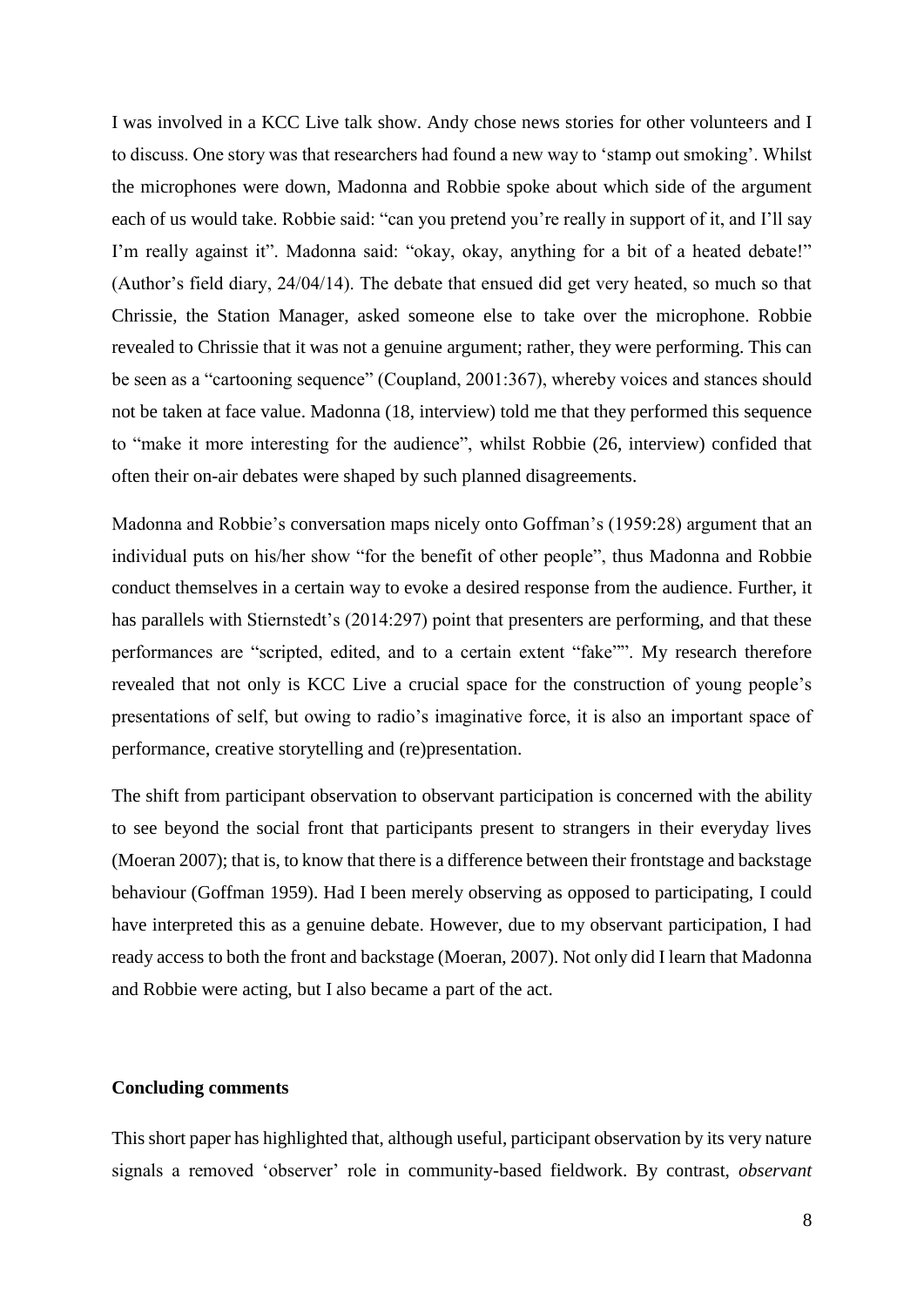*participation* celebrates the embeddedness of the researcher as a member of the community that he/she is studying. I agree with Moeran (2007) that observant participation should be the ideal to which researchers aspire, where appropriate, when conducting fieldwork. With this paper I argue that immersion in community research settings can enable insight into the functioning, relationships, rules and peculiarities of the place and people, of which are fundamental to ethnographic research.

To recap, the shift from participant observation to observant participation is concerned with the ability to see beyond the social front that informants present to strangers in their everyday lives (Moeran 2007); that is, to know that there is a difference between their frontstage and backstage behaviour (Goffman 1959), and to have ready access to both spaces. In this paper, I reflected on how this enabled me to know whether a young person's delivery on air was a performance. I found that backstage at KCC Live comprises creative storytelling, crafted debates, playful acts, and script writing. Thus, my research stance as an observant participant enabled me to contribute to debates in human geography (Gregson and Rose 2000) to argue that spaces (aside from the people in those spaces) can be performative. With this paper I position observant participation as a methodological lens through which to explore the performativity of spaces in future research, enabling researchers to move beyond "surface appearances" (Moeran 2007, 148), thus facilitating quality data gathering.

# **Funding**

This work was supported by the Economic and Social Research Council [ES/J500094/1]

## **References**

Alrutz, Megan. 2015. *Digital Storytelling, Applied Theatre, & Youth: Performing Possibility*. New York: Routledge.

Brushwood Rose, Chloë. 2009. The (im)possibilities of self representation: Exploring the limits of storytelling in the digital stories of women and girls. *Changing English*. 16 (2): 211–220.

Constable, Nicole. 2013. Conference as feminist ethnography and the blurring of boundaries. *Sexualities*. 16 (1/2): 113-120.

Coupland, Nikolas. 2001. Dialect stylization in radio talk. *Language in Society*. 30 (3): 345- 375.

Dewalt, Kathleen. M. and Dewalt, Billie. R. 2002. *Participant Observation: A Guide for Fieldworkers*. New York: AltaMira Press.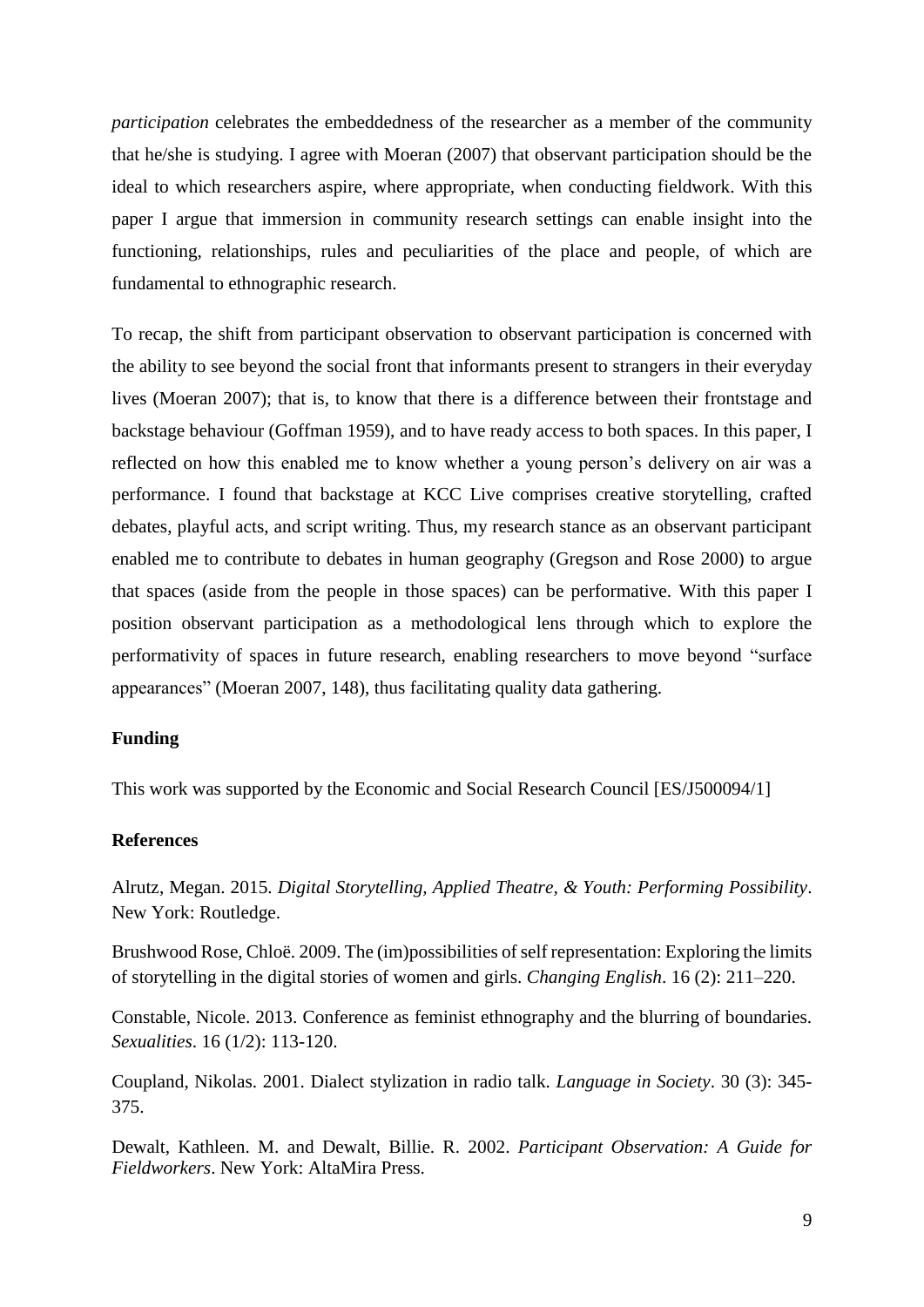Dunbar-Hester, Christina. 2008. Geeks, meta-geeks, and gender trouble: Activism, identity, and low-power FM radio. *Social Studies of Science*. 38 (2): 201-232.

Goffman, Ervin. 1959. *The Presentation of Self in Everyday Life*. London: Penguin Books.

Goffman, Ervin. 1967. *Interaction Ritual: Essays on Face-to-Face Behaviour*. New York: Pantheon Books.

Goffman, Ervin. 1981. *Forms of Talk*. Oxford: Basil Blackwell.

Gregson, Nicky, and Rose, Gillian. 2000. Taking Butler elsewhere: Performativities, spatialities and subjectivities. *Environment and Planning D*. 18 (4): 433-452.

Habermas, Jurgen. 1987. *The Theory of Communicative Action: A Critique of Functionalist Research*. (McCarthy, Thomas. Trans. Vol. 2). London: Polity Press.

Herbert, Steve. 2000. For Ethnography. *Progress in Human Geography*. 24 (4): 550-568.

Horton, John. 2014. For Geographies of children, young people and popular culture. *Geography Compass*. 8 (1): 726-738.

KCC Live. 2007. *Public Sections of Hywel Evans' Application to Ofcom for a Community Radio Licence on behalf of Mission Need Ltd and KCC Live*. pp. 1-64.

Leyshon, Michael. 2002. On being 'in the field': Practice, progress and problems in research with young people in rural areas. *Journal of Rural Studies*. 18 (2): 179-91.

Moeran, Brian. 2007. From participant observation to observant participation. In Ybema, Sierk., Yanow, Dvora., Wels, Harry. and Kamsteeg, Frans. (Eds.) *Organizational Ethnography: Studying the Complexities of Everyday Life.* London: Sage Publications. pp. 139- 156.

Mills, Caroline. A, and Withers, Charles. W.J 1992. Teaching qualitative geography as interpretive discourse. *Journal of Geography in Higher Education*. 16 (2): 159-165.

Monti, Daniel. J. 1992. On the risks and rewards of "going native". *Qualitative Sociology*. 15 (3): 325-332.

Rampton, B. (2009). Interaction ritual and not just artful performance in crossing and stylization. *Language in Society*. 38 (2). pp. 149-176.

Russ, Sandra. W. 2004. *Play in Child Development and Psychotherapy: Toward Empirically Supported Practice*. Mahwah, NJ: Erlbaum Associate Publishers.

Seigworth, Gregory. (2000). Banality for cultural studies. *Cultural Studies*. 14 (2): 227-268.

Stiernstedt, Fredrik. 2014. The political economy of the radio personality. *Journal of Radio & Audio Media*. 21 (2): 290-306.

Veale, Angela. 2005. Creative methodologies in participatory research with children. In Greene, Sheila. and Hogan, Diane. (Eds.) *Researching Children's Experience: Approaches and Methods*. London: Sage Publications. pp. 253-272.